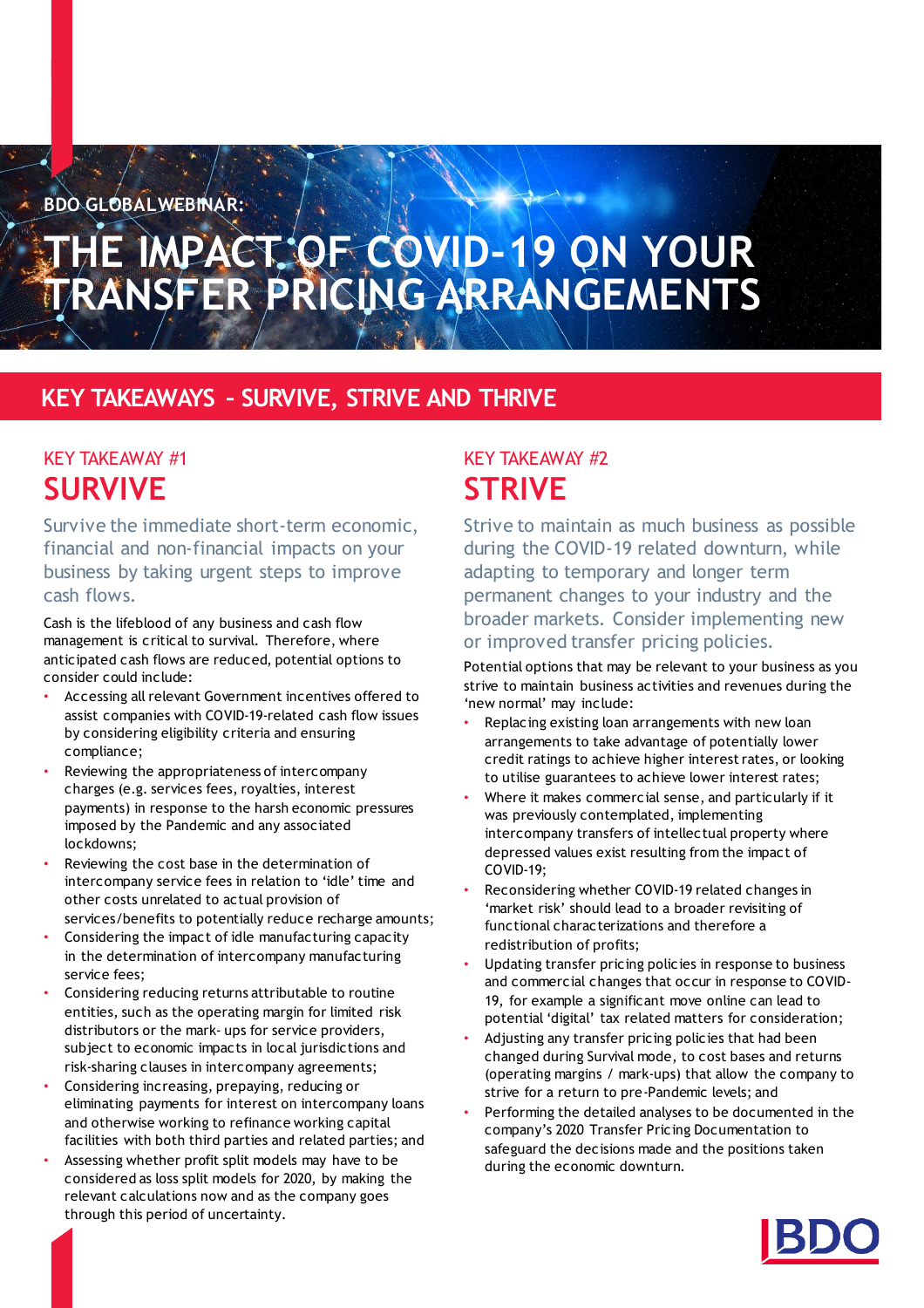**BDO GLOBALWEBINAR:**

# **THE IMPACT OF COVID-19 ON YOUR TRANSFER PRICING ARRANGEMENTS**

### **KEY TAKEAWAYS – SURVIVE, STRIVE AND THRIVE**

### KEY TAKEAWAY #3 **THRIVE**

Position your business to ultimately thrive as the general economy recovers by considering whether any changes should be made to your supply chain.

Undertake the associated transfer pricing planning required to better align the overall supply chain to the 'new normal' while considering the overall tax impact of doing so.

Potential options that may be relevant to your business in this phase include:

- Evaluating the overall supply chain from a business perspective to determine what, if any, changes are required because of the impact of the Pandemic or that are becoming evident in the post-Pandemic economy (for example relocating and/or diversifying sources of supply to manage local country risks);
- Evaluating the tax efficiency of the supply chain, whether or not any changes are made as a result of the evaluation of the supply chain from a business perspective;
- Considering restructuring for: cost efficiency and cash efficiency; shifting or centralizing resources; centralization/ decentralization of manufacturing units; centralization/ decentralization of executive structure; or centralization/ decentralization of innovation/development teams;
- Considering where 'one off' costs should sit within the group, and whether recharges should be put in place between group entities; and
- Conducting a full transfer pricing planning exercise that would, in the absence of a full overhaul of the company's supply chain, result in improvements to the Group's transfer pricing model(s), guideline(s) and resulting tax efficiencies.

It is imperative that all factors considered for any of these decisions be fully documented, internally within the company, and in the company's transfer pricing documentation for 2020. Further, it is important that evidence of arm's length behaviour that is supportive of the proposed changes be identified and documented. There are many examples of arm's length behaviour in the current environment that would have been unprecedented prior to the arrival of COVID-19, such as rental relief and interest payment deferrals taking place between third parties.

Therefore, it is important to keep in mind that the broader landscape has changed and particularly in transfer pricing, applying our knowledge and practices of the past, will not necessarily help us address the challenges currently faced in the 'new normal' whatever this becomes.

Transfer pricing is facts and circumstances based, so when making decisions regarding transfer pricing policies, don't forget to solicit input from operating divisions such as purchasing, marketing, logistics, R&D, etc. Transfer pricing changes may also affect indirect taxes such as VAT, GST and customs duty, so be sure to bring those teams in as needed.

NOTE: When considering these or other options, bear in mind that the tax authorities are cautioning taxpayers not to make drastic changes to their transfer pricing policies that would or could taint the characterization of the entities in the post- Pandemic periods.

We expect any changes made to transfer pricing policies will come under close scrutiny in the months and years to come.